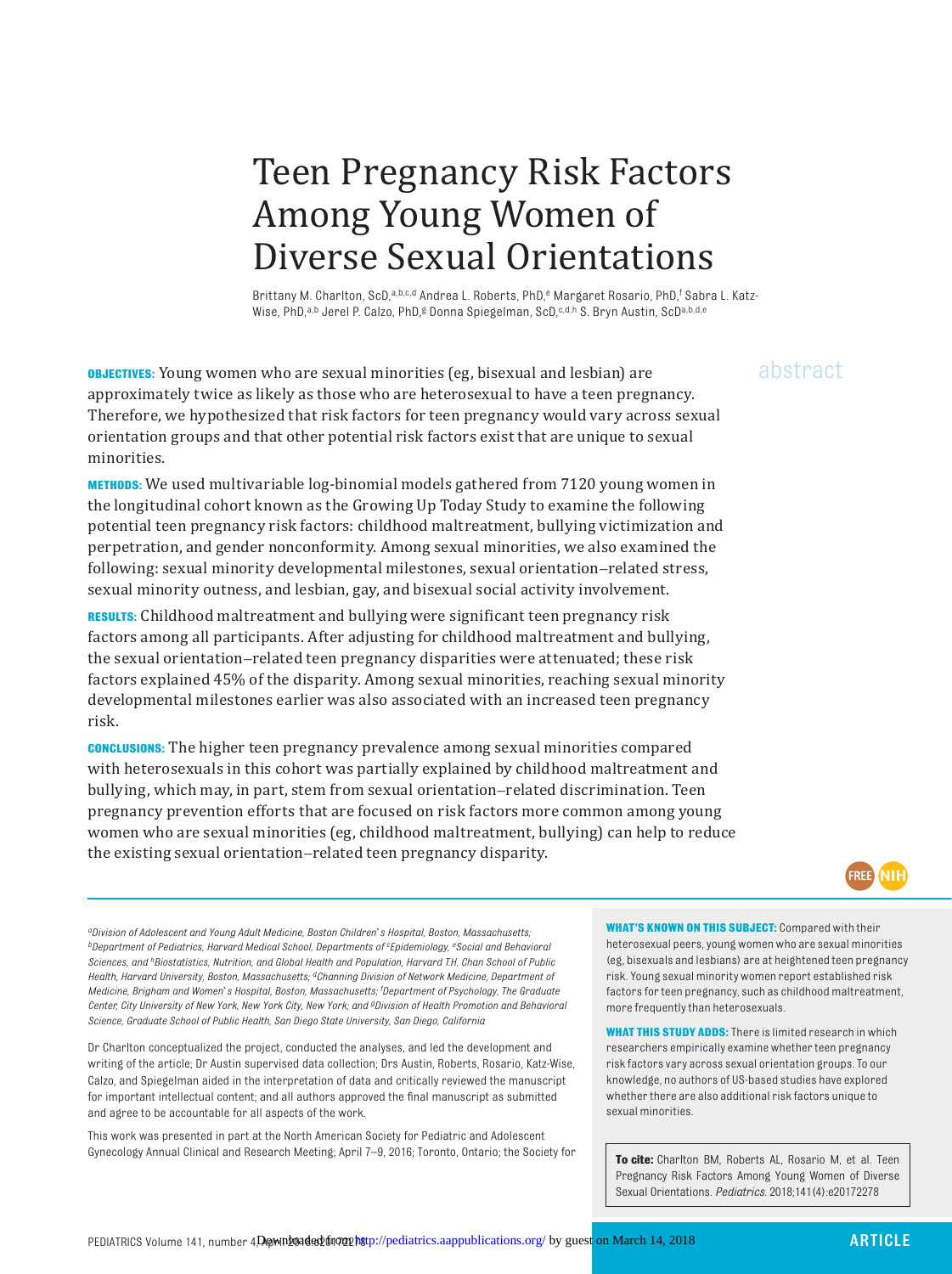Compared with heterosexuals, young women who are sexual minorities (eg, bisexual and lesbian) are at a heightened risk for teen pregnancy (defined as a pregnancy before age 20 years). [1](#page-8-0)–[10](#page-8-1) This population reports established risk factors for teen pregnancy, such as earlier sexual initiation,<sup>11</sup> more frequently than heterosexuals. It has been suggested that young women who are sexual minorities may be exposed to these established risk factors more often because of their sexual orientation or may even have additional risk factors for teen pregnancy that are unique to sexual minorities. [10](#page-8-1)[,12](#page-8-3) For example, in this research, we suggest that young women who are sexual minorities may try to avoid or cope with the stigma related to their sexual orientation by having sexual intercourse with men, putting themselves at risk for pregnancy. In previous research, data has been leveraged from Canadian adolescents, but there is limited research from the United States in which researchers have empirically examined whether teen pregnancy risk factors vary across sexual orientation groups. [13](#page-8-4) To our knowledge, no authors of US-based studies have explored whether there are additional risk factors that are unique to sexual minorities. Therefore, we examined teen pregnancy risk factors, including a number of potential risk factors that have yet to be explored in previous research, using longitudinal data from young women of diverse sexual orientations in the United States.

The following three proposed risk factors for teen pregnancy were examined among participants of all sexual orientations: (1) childhood maltreatment, (2) bullying victimization and perpetration, and (3) gender nonconformity. The following four risk factors relevant to participants who are sexual minorities were examined among those participants: (4) sexual

minority developmental milestones (eg, age at which they first identified as a sexual minority), (5) sexual orientation–related stress (eg, worry that others might think they are lesbian or bisexual), (6) sexual minority outness, and (7) lesbian, gay, and bisexual (LGB) social activity involvement.

Childhood maltreatment is an established risk factor for teen pregnancy[14](#page-8-5)[,15](#page-8-6) and is more common among sexual minorities. [16](#page-8-7)[,17](#page-8-8) Both bullying victimization and perpetration have been associated with an increase in teen pregnancy.<sup>[18](#page-8-9)</sup> Victims and perpetrators are more likely to experience depression, anxiety,[19](#page-8-10)[,20](#page-8-11) and low self-regard,[21](#page-8-12) which may elevate their teen pregnancy risk. Sexual minorities report being victims and perpetrators of bullying[22](#page-8-13),[23](#page-8-14) more often than their heterosexual peers. Although it has yet to be studied, sexual minorities may engage in sexual behaviors that put them at risk for a teen pregnancy for many reasons, including wanting to "prove" to bully victims or perpetrators that they are heterosexual.

Regarding gender nonconformity, young women who are the most feminine may be at greater risk for having a teen pregnancy. One potential pathway follows the gender intensification hypothesis,<sup>[24](#page-8-15)</sup> which posits that young people experience increased pressure to conform to culturally sanctioned gender roles during adolescence. Therefore, young women who are the most gender conforming (ie, most feminine) may be the least prepared to negotiate contraception with a male partner, elevating their risk of pregnancy.

It is suggested in the Sexual Minorit[y](#page-8-16) Stress Theory<sup>25</sup> that sexual minorities experience stress related to the stigma associated with their sexual orientation. Individuals who reach sexual minority developmental milestones (eg, identifying as mostly heterosexual, bisexual, lesbian, or

gay) at younger ages may be exposed to earlier, more persistent stigma and have less well-developed coping skills compared with sexual minorities who reach milestones later. [26](#page-8-17)–[28](#page-8-18) Young women who experience sexual minority stress may seek to strengthen the perception that they are heterosexual by having sexual intercourse with men. Individuals who are not "out" to others about their sexual orientation report lower self-esteem and more anxiety<sup>29</sup> and may engage in behaviors that put them at risk for a teen pregnancy. Young women who are sexual minorities may view sexual intercourse with men and pregnancy as a way to stay "closeted." Being involved with the LGB community through activities like LGB social or educational events[25,](#page-8-16)[30](#page-9-0) confers social support and may act as a buffer to risk factors. [15](#page-8-6)

We hypothesize that the following proposed risk factors would be positively associated with teen pregnancy among young women of all sexual orientations: childhood maltreatment, bullying victimization and perpetration, and gender conformity. Among sexual minorities, we hypothesize that risk factors unique to those participants would be positively associated with teen pregnancy, namely earlier timing of sexual minority developmental milestones, more sexual orientation– related stress, less outness, and less LGB social activity involvement.

#### **METHODS**

#### **Study Population**

The Growing Up Today Study (GUTS) began in 1996 when women from the Nurses' Health Study 2 enrolled their female and male children (*N* = 27793), aged 9 to 14 years, into a longitudinal cohort study. The current analysis was limited to female (based on their sex assigned at birth) GUTS participants who reported their sexual orientation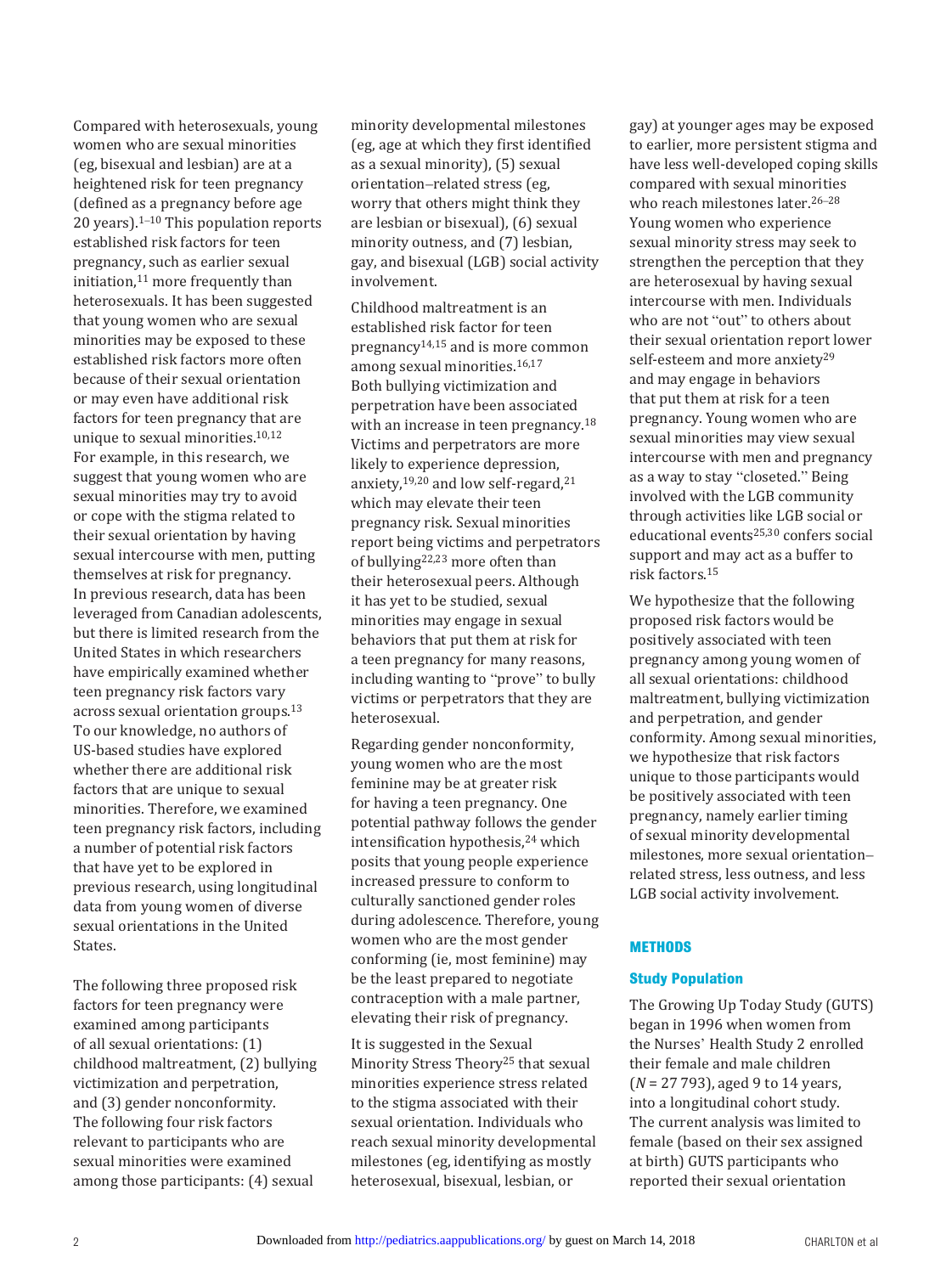#### **TABLE 1** Characteristics by Sexual Orientation in a US-Based Cohort of Young Women (*N* = 7120)

|                                                               | Completely<br>Heterosexual<br>With No Same-Sex<br>Partners | Completely<br>Heterosexual<br>With Same-Sex<br>Partners | Mostly<br>Heterosexual | Bisexual      | Lesbian       | $P^a$              |
|---------------------------------------------------------------|------------------------------------------------------------|---------------------------------------------------------|------------------------|---------------|---------------|--------------------|
|                                                               | 84%, $n = 6003$                                            | 2%, $n = 131$                                           | 11%, $n = 774$         | 2%, $n = 150$ | 1%, $n = 62$  |                    |
|                                                               |                                                            |                                                         |                        |               |               |                    |
| Demographics, % (n)<br>Mean age in 1996, y, SD, range: 9-15 y | 11.6, 1.6                                                  | 11.3, 1.4                                               | 11.3, 1.7              | 11.6, 1.7     | 11.4, 1.6     | < .0001            |
| White race and/or ethnicity                                   | 94 (5651)                                                  | 92 (120)                                                | 91 (702)               | 91 (136)      | 90 (56)       | .001               |
| Potential risk factors in all participants,                   |                                                            |                                                         |                        |               |               |                    |
| % (n)                                                         |                                                            |                                                         |                        |               |               |                    |
| Childhood gender nonconformity <sup>b</sup>                   |                                                            |                                                         |                        |               |               |                    |
| <b>Below median</b>                                           | 57 (3400)                                                  | 54 (71)                                                 | 44 (340)               | 32 (48)       | 32 (20)       |                    |
| Above median, below top decile                                | 31 (1847)                                                  | 34 (45)                                                 | 34 (266)               | 38 (57)       | 18 (1511      |                    |
| Top decile                                                    | 13 (756)                                                   | 12(15)                                                  | 22 (168)               | 30 (45)       | 50(31)        | < .0001            |
| Childhood physical and/or emotional                           |                                                            |                                                         |                        |               |               |                    |
| abuse, Childhood Trauma                                       |                                                            |                                                         |                        |               |               |                    |
| Questionnaire, % (n)                                          |                                                            |                                                         |                        |               |               |                    |
| Quintile 1, least                                             | 21 (945)                                                   | 15(17)                                                  | 13 (78)                | 6(7)          | 10(5)         |                    |
| Quintile 2                                                    | 23 (1080)                                                  | 21(24)                                                  | 20 (123)               | 13(15)        | 17(8)         |                    |
| Quintile 3                                                    | 22 (989)                                                   | 26 (30)                                                 | 19 (116)               | 16 (19)       | 8(4)          |                    |
| Quintile 4                                                    | 20 (898)                                                   | 18(21)                                                  | 23 (142)               | 24 (28)       | 31 (15)       |                    |
| Quintile 5, most                                              | 15 (684)                                                   | 21(24)                                                  | 26 (162)               | 41 (47)       | 33 (16)       | < .0001            |
| Childhood threatened and/or actual                            |                                                            |                                                         |                        |               |               |                    |
| physical assault, Conflict Tactic<br>Scales, $% (n)$          |                                                            |                                                         |                        |               |               |                    |
| Never                                                         | 9(408)                                                     | 10(11)                                                  | 8(51)                  | 6(7)          | 13(6)         |                    |
| Rarely or sometimes                                           | 77 (3535)                                                  | 72 (84)                                                 | 70 (435)               | 62 (72)       | 71 (34)       |                    |
|                                                               |                                                            |                                                         |                        |               |               |                    |
| Often or very often                                           | 14 (651)                                                   | 18(21)<br>7(8)                                          | 22 (135)               | 32 (37)       | 17(8)<br>4(2) | < .0001<br>< .0001 |
| Childhood sexual abuse                                        | 2(106)                                                     |                                                         | 5(33)                  | 11(12)        |               |                    |
| Bullying, % (n)                                               |                                                            |                                                         |                        |               |               |                    |
| None                                                          | 77 (3113)                                                  | 63 (64)                                                 | 69 (373)               | 59 (62)       | 67 (28)       |                    |
| Victim only                                                   | 9(358)                                                     | 6(6)                                                    | 13 (69)                | 15(16)        | 17(7)         |                    |
| Perpetrator only                                              | 7(285)                                                     | 18 (18)                                                 | 8(45)                  | 14 (15)       | 7(3)          |                    |
| Victim and perpetrator                                        | 7(275)                                                     | 14 (14)                                                 | 10(53)                 | 11(12)        | 10(4)         | < .0001            |
| Potential risk factors among participants                     |                                                            |                                                         |                        |               |               |                    |
| who are sexual minorities, $% (n)$                            |                                                            |                                                         |                        |               |               |                    |
| Sexual minority developmental milestones <sup>c</sup>         |                                                            |                                                         |                        |               |               |                    |
| Late adolescence and/or young<br>adulthood                    | N/A <sup>d</sup>                                           | N/A <sup>d</sup>                                        | 38 (168)               | 20 (20)       | 11(5)         |                    |
|                                                               |                                                            |                                                         |                        |               |               |                    |
| Middle adolescence                                            | N/A <sup>d</sup>                                           | N/A <sup>d</sup>                                        | 40 (176)               | 42 (43)       | 44 (20)       |                    |
| Early adolescence                                             | N/A <sup>d</sup>                                           | N/A <sup>d</sup>                                        | 22 (96)                | 38 (39)       | 44 (20)       | < .0001            |
| Sexual orientation-related stress, <sup>e</sup>               | N/A <sup>d</sup>                                           | N/A <sup>d</sup>                                        | 2.3, 1.0               | 1.9, 0.9      | 1.7, 0.8      | < .0001            |
| mean, SD                                                      |                                                            |                                                         |                        |               |               |                    |
| Sexual minority outness <sup>f</sup>                          |                                                            | N/A <sup>d</sup>                                        |                        |               |               |                    |
| Everyone knows                                                | N/A <sup>d</sup>                                           |                                                         | 9(50)                  | 38 (52)       | 69 (36)       |                    |
| Most or a few people know                                     | N/A <sup>d</sup>                                           | N/A <sup>d</sup>                                        | 70 (409)               | 58 (79)       | 29 (15)       |                    |
| No one knows                                                  | N/A <sup>d</sup>                                           | N/A <sup>d</sup>                                        | 22 (129)               | 4(5)          | 2(1)          | < .0001            |
| LGB social activity involvement <sup>g</sup>                  |                                                            |                                                         |                        |               |               |                    |
| $\geq$ 6 times per y                                          | N/A <sup>d</sup>                                           | N/A <sup>d</sup>                                        | 3(23)                  | 17(24)        | 56 (30)       |                    |
| <6 times per y                                                | N/A <sup>d</sup>                                           | N/A <sup>d</sup>                                        | 66 (462)               | 72 (100)      | 43 (23)       |                    |
| Never                                                         | N/A <sup>d</sup>                                           | N/A <sup>d</sup>                                        | 31 (219)               | 10(14)        | 2(1)          | < .0001            |
| Outcome, % (n)                                                |                                                            |                                                         |                        |               |               |                    |
| Any pregnancy in ages <20 y                                   | 2(117)                                                     | 3(4)                                                    | 4(28)                  | 9(14)         | 5(3)          | < .0001            |

N/A, not applicable; —, *P* value was calculated for categorical variable.

a *P* value was calculated by using an analysis of variance for continuous variables and  $\chi^2$  tests for categorical variables (except for teen pregnancy in which it was calculated by using Fisher's exact test).

b Median was based on 4 items from the Recalled Childhood Gender Identity and Gender Role Questionnaire.

c Age at which sexual minority identification, same-sex attraction, or same-sex sexual contact first occurred, categorized as late adolescence and/or young adulthood (ages 18–27 y), middle adolescence (ages  $14-17$  y), or early adolescence (ages  $\leq$ 13 y).

d Data collection among mostly heterosexual, bisexual, and lesbian participants only.

e Sexual orientation–related stress was assessed via questions about the extent to which participants wished they were not attracted to the same sex, with response options 1 (strongly disagree) to 5 (strongly agree); higher scores are used to indicate more stress.

f Mean of 3 items on outness to family, friends, and people at school or work.

<sup>g</sup> Mean of 3 items on frequency of LGB social activity involvement.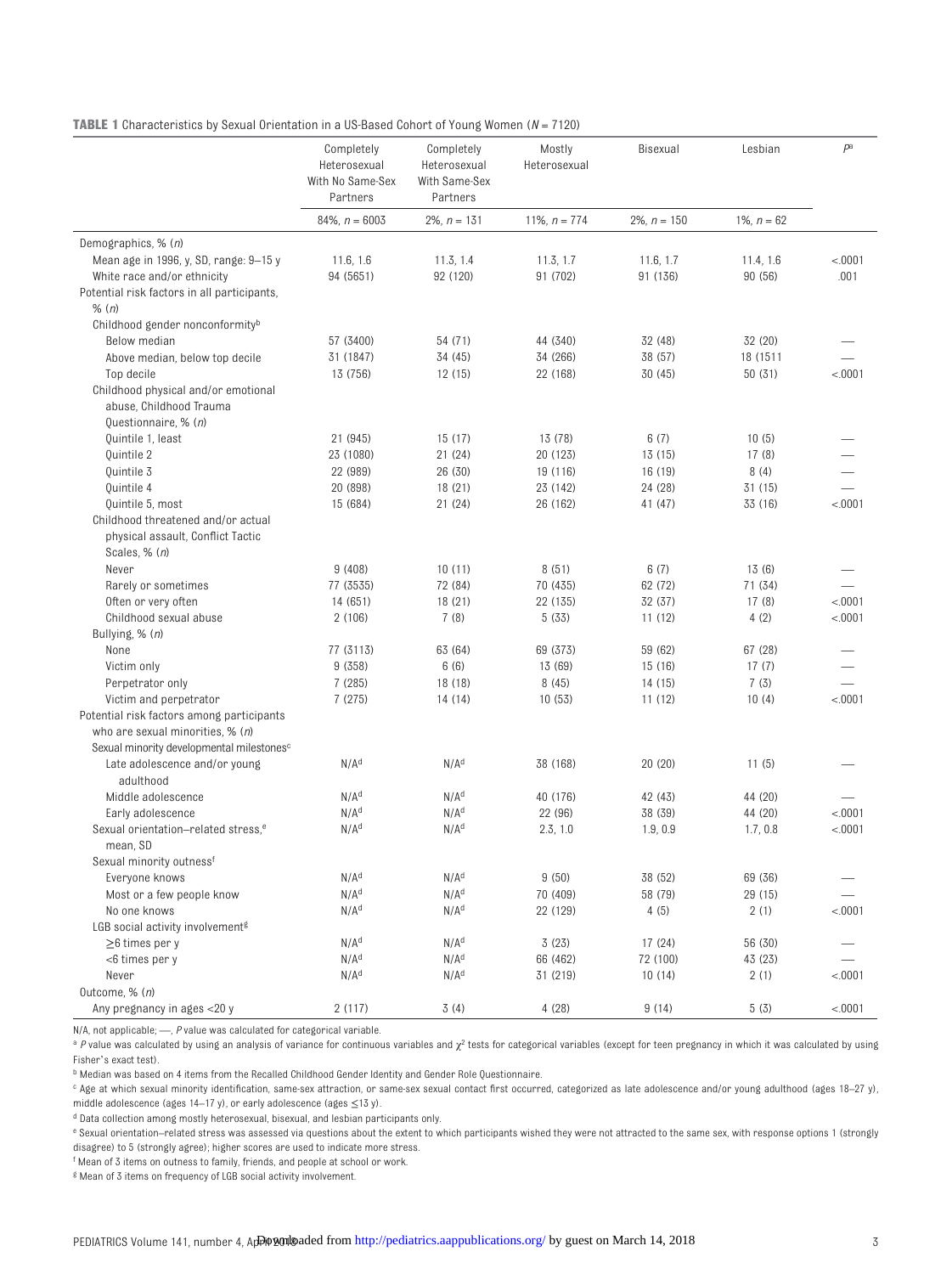and information on the proposed teen pregnancy risk factors between 1996 and 2010 (*N* = 7970). This study was approved by the Brigham and Women's Hospital Institutional Review Board.

#### **Sexual Orientation**

Detailed information about sexual orientation has been collected on every GUTS questionnaire since 1999 by using an item adapted from the Minnesota Adolescent Health Surve[y](#page-9-1)[31](#page-9-1) that asks about feelings of attraction and identity. The item read, "Which of the following best describes your feelings?'' and included the following response options: completely heterosexual (attracted to persons of the opposite sex), mostly heterosexual, bisexual (equally attracted to men and women), mostly homosexual, completely homosexual (gay or lesbian, attracted to persons of the same sex), and not sure. This item was combined with a question about the sex of sexual partners that read, "During your life, the person(s) with whom you have had sexual contact is (are):" and included the following response options: "I have not had sexual contact with anyone,  $female(s)$ , male(s), and  $female(s)$ and male(s)." These data allowed participants to be categorized by all 3 dimensions of sexual orientation (ie, identity, behavior, and attraction), thereby allowing participants to endorse an identity such as completely heterosexual while also reporting behaviors such as having same-sex partners.

Sexual orientation groups were modeled by using the report at age 19 years (closest to most of the teen pregnancies) as follows: completely heterosexual with no same-sex partners (reference group [ref]), completely heterosexual with same-sex partners, mostly heterosexual, bisexual, and lesbian

(made up of the mostly homosexual and completely homosexual groups). We ran sensitivity analyses using the sexual orientation report at age 16 years (preceding most of the teen pregnancies); the results did not reveal meaningful change. For the mediation analyses, the sexual minority groups were collapsed into a single group for statistical power and interpretation ease.

#### **Potential Risk Factors for Teen Pregnancy**

#### *Childhood Maltreatment*

In 2007, participants reported childhood maltreatment before age 11 years. Physical and/or emotional abuse was measured by using 5 items from the Childhood Trauma Questionnaire,<sup>32</sup> capturing the frequency with which adults in and outside of the family as well as siblings did the following: yelled or screamed, said hurtful or insulting things, punished the child in a way that seemed cruel, hit so hard it left bruises or marks, and made the child feel important (reverse coded). To make comparisons across the literature, we created a score summing across all potential perpetrators and all items, as has been done previously,<sup>33</sup> to categorize the amount of physical and/or emotional abuse into quintiles. The lowest quintile was used to indicate the least abuse (including none) and the highest quintile was used to indicate the most abuse. Threatened or actual physical assault was measured with 4 items from the Conflict Tactics Scales.<sup>[34](#page-9-4)</sup> capturing the frequency with which adults in and outside of the family as well as siblings did the following: pushed, grabbed, or shoved; spanked for discipline; and threatened or actually did kick, punch, or hit with something that could hurt or physically attacked in another way. As has been done previously, we combined perpetrator groups and

categorized any such reports into: never (ref), rarely or sometimes, and often or very often. Sexual abuse was measured with 2 additional questions. [35](#page-9-5) The first question was about being touched by or forced to touch an adult or older child in a sexual way when the participant did not want to, and a second question asked about an adult or older child forcing or attempting to force sexual activity by threatening, holding down, or hurting the participant.[36](#page-9-6) We considered any participant with such reports as being sexually abused (yes or no). The 3 types of childhood maltreatment (physical and/or emotional abuse, threatened or actual physical assault, and sexual abuse) were all examined separately.

#### *Bullying Victimization and Perpetration*

Using 2 items adapted from the World Health Organization Health Behavior of School-aged Children Survey[,37](#page-9-7) participants reported in 2001 the frequency of past-year bullying victimization and perpetration. Items were measured on a 5-point Likert scale ranging from "I haven't been bullied or I haven't bullied anyone" to "several times a week." We categorized bullying experiences as none, victim only, perpetrator only, or both victim and perpetrator.

#### *Gender Nonconformity*

Participants responded in 2005 and 2007 to 4 items from the Recalled Childhood Gender Identity and Gender Rol[e](#page-9-8) Questionnaire<sup>[38](#page-9-8)</sup> about behaviors during childhood up to age 11 years regarding media characters imitated or admired, roles taken in pretend play, favorite toys and games, and feelings of femininity or masculinity. Response options were on a 5-point scale, ranging from "always women or girls or very 'feminine'" to "always boys or men or very 'masculine.'" We calculated a mean of the 4 questions and modeled this into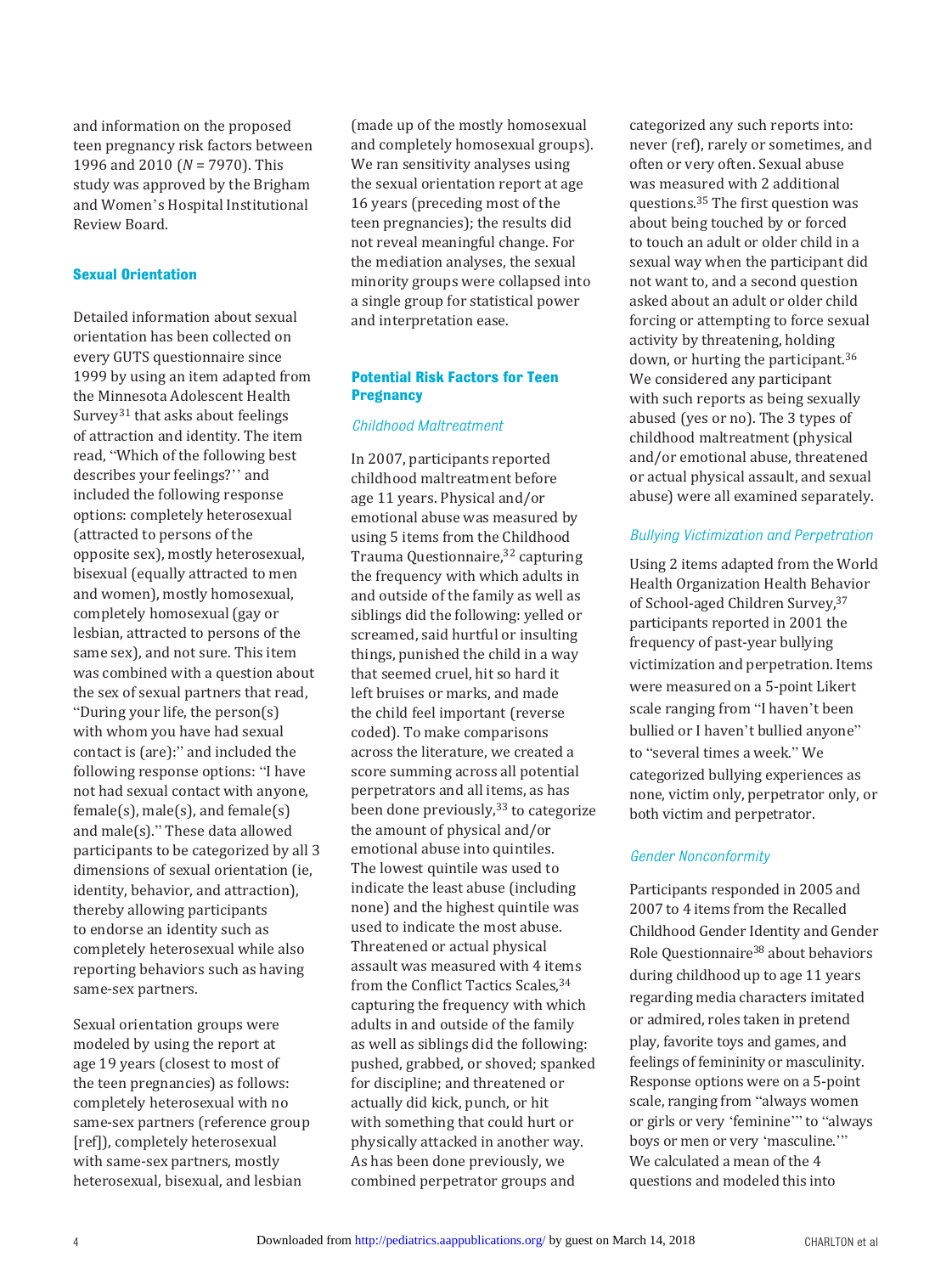#### **TABLE 2** Multivariable Relative Risk of Teen Pregnancy in a US-Based Cohort of Young Women (*N* = 7120)

|                                                                       | Teen Pregnancy RR (95% CI)                                                     |  |  |
|-----------------------------------------------------------------------|--------------------------------------------------------------------------------|--|--|
| Individual Variable Models <sup>a</sup>                               | Models Simultaneously Adjusted for<br>Other Significant Variables <sup>b</sup> |  |  |
| Sexual orientation                                                    |                                                                                |  |  |
| Ref<br>Completely heterosexual with no same-sex partners              | Ref                                                                            |  |  |
| 1.51 (0.56-4.03)<br>Completely heterosexual with same-sex partners    | $1.71(0.62 - 4.74)$                                                            |  |  |
| Mostly heterosexual<br>1.78 (1.18-2.69)                               | $1.32(0.73 - 2.37)$                                                            |  |  |
| Bisexual<br>4.67 (2.74-7.97)                                          | $2.34(1.14 - 4.81)$                                                            |  |  |
| Lesbian<br>$2.37(0.76 - 7.37)$                                        | $1.14(0.16 - 8.13)$                                                            |  |  |
| Potential risk factors in all participants                            |                                                                                |  |  |
| Childhood gender nonconformity <sup>c</sup>                           |                                                                                |  |  |
| Ref<br>Below median                                                   | N/A <sup>b</sup>                                                               |  |  |
| Above median, below decile<br>$0.90(0.64 - 1.26)$                     | N/A <sup>b</sup>                                                               |  |  |
| Top decile<br>$1.00(0.65 - 1.55)$                                     | N/A <sup>b</sup>                                                               |  |  |
| Childhood physical and/or emotional abuse                             |                                                                                |  |  |
| Ref.<br>Quintile 1, least                                             | Ref                                                                            |  |  |
| Ouintile 2<br>$0.58(0.29 - 1.16)$                                     | $0.52(0.24 - 1.09)$                                                            |  |  |
| Quintile 3<br>$0.83(0.43 - 1.58)$                                     | $0.62$ $(0.30 - 1.27)$                                                         |  |  |
| Quintile 4<br>$1.04(0.56 - 1.92)$                                     | $0.62$ $(0.30 - 1.27)$                                                         |  |  |
| 2.30 (1.34-3.95)<br>Quintile 5, most                                  | $1.65(0.90 - 3.03)$                                                            |  |  |
| Childhood threatened and/or actual physical assault                   |                                                                                |  |  |
| Never<br>Ref                                                          | N/A <sup>b</sup>                                                               |  |  |
| $0.93(0.48 - 1.77)$<br>Rarely or sometimes                            | N/A <sup>b</sup>                                                               |  |  |
| Often or very often<br>$1.33(0.64 - 2.76)$                            | N/A <sup>b</sup>                                                               |  |  |
| Childhood sexual abuse<br>4.81 (2.78-8.32)                            | 2.97 (1.52-5.79)                                                               |  |  |
| Bullying                                                              |                                                                                |  |  |
| Ref<br>No bullying involvement                                        | Ref                                                                            |  |  |
| $0.93(0.47 - 1.85)$<br>Victim only                                    | $0.56(0.22 - 1.43)$                                                            |  |  |
| Perpetrator only<br>2.95 (1.88-4.63)                                  | 2.27 (1.30-3.97)                                                               |  |  |
| Victim and perpetrator<br>$2.40(1.44 - 4.00)$                         | 1.98 (1.09-3.62)                                                               |  |  |
| Potential risk factors among participants who are sexual minorities   |                                                                                |  |  |
| Sexual minority developmental milestones <sup>d</sup>                 |                                                                                |  |  |
| Late adolescence and/or young adulthood<br>Ref                        | N/A <sup>b</sup>                                                               |  |  |
| 5.67 (1.30-24.82)<br>Middle adolescence                               | N/A <sup>b</sup>                                                               |  |  |
| $3.15(0.61 - 16.18)$<br>Early adolescence                             | N/A <sup>b</sup>                                                               |  |  |
| Sexual orientation-related stress <sup>e</sup><br>$0.97(0.71 - 1.31)$ | N/A <sup>b</sup>                                                               |  |  |
| Sexual minority outness <sup>f</sup>                                  |                                                                                |  |  |
| Everyone knows<br>Ref.                                                | N/A <sup>b</sup>                                                               |  |  |
| Most or a few people know<br>$0.86(0.40 - 1.84)$                      | N/A <sup>b</sup>                                                               |  |  |
| No one knows<br>$0.48(0.15 - 1.54)$                                   | N/A <sup>b</sup>                                                               |  |  |
| LGB social activity involvement <sup>g</sup>                          |                                                                                |  |  |
| Ref<br>$\geq$ 6 times per y                                           | N/A <sup>b</sup>                                                               |  |  |
| <6 times per y<br>$1.51(0.37 - 6.22)$                                 | N/A <sup>b</sup>                                                               |  |  |
| Never<br>2.14 (0.49-9.28)                                             | N/A <sup>b</sup>                                                               |  |  |

N/A, not applicable.

a Each model used to assess the association with teen pregnancy is adjusted for age and race and/or ethnicity and is not adjusted for other variables.

<sup>b</sup> The model used to assess the association with teen pregnancy is adjusted for age and race and/or ethnicity and is simultaneously adjusted for the other statistically significant variables (sexual orientation, childhood physical and/or emotional abuse, childhood sexual abuse, and bullying); therefore, the other risk factors do not have any estimate in this model.  $^{\rm c}$  Median was based on 4 items from the Recalled Childhood Gender Identity and Gender Role Questionnaire.

 $d$  The age at which sexual minority identification, same-sex attraction, or same-sex sexual contact first occurred, categorized as late adolescence and/or young adulthood (ages 18–27 y), middle adolescence (ages 14–17 y), or early adolescence (ages ≤13 y).

e Sexual orientation–related stress was assessed via questions about the extent to which participants wished they were not attracted to the same sex, with response options 1 (strongly disagree) to 5 (strongly agree); higher scores are used to indicate more stress and RR of teen pregnancy for a 1 U change in sexual orientation–related stress.

f Mean of 3 items on outness to family, friends, and people at school or work.

<sup>g</sup> Mean of 3 items on frequency of LGB social activity involvement.

tertiles of nonconformity (below median, above median but below top decile, and top decile), so as to not assume linearity, as has been done in previous literature. [33](#page-9-3) Therefore, the participants who are the most gender conforming were categorized below the median and the participants who are the least gender conforming were categorized in the top decile. Data were used from 2005, and we imputed any missing data from 2007.

#### *Sexual Minority Developmental Milestones*

In 2010, 3 items were adapted from the Sexual Risk Behavior Assessment Schedule-Youth<sup>[39](#page-9-9)</sup> to assess the age at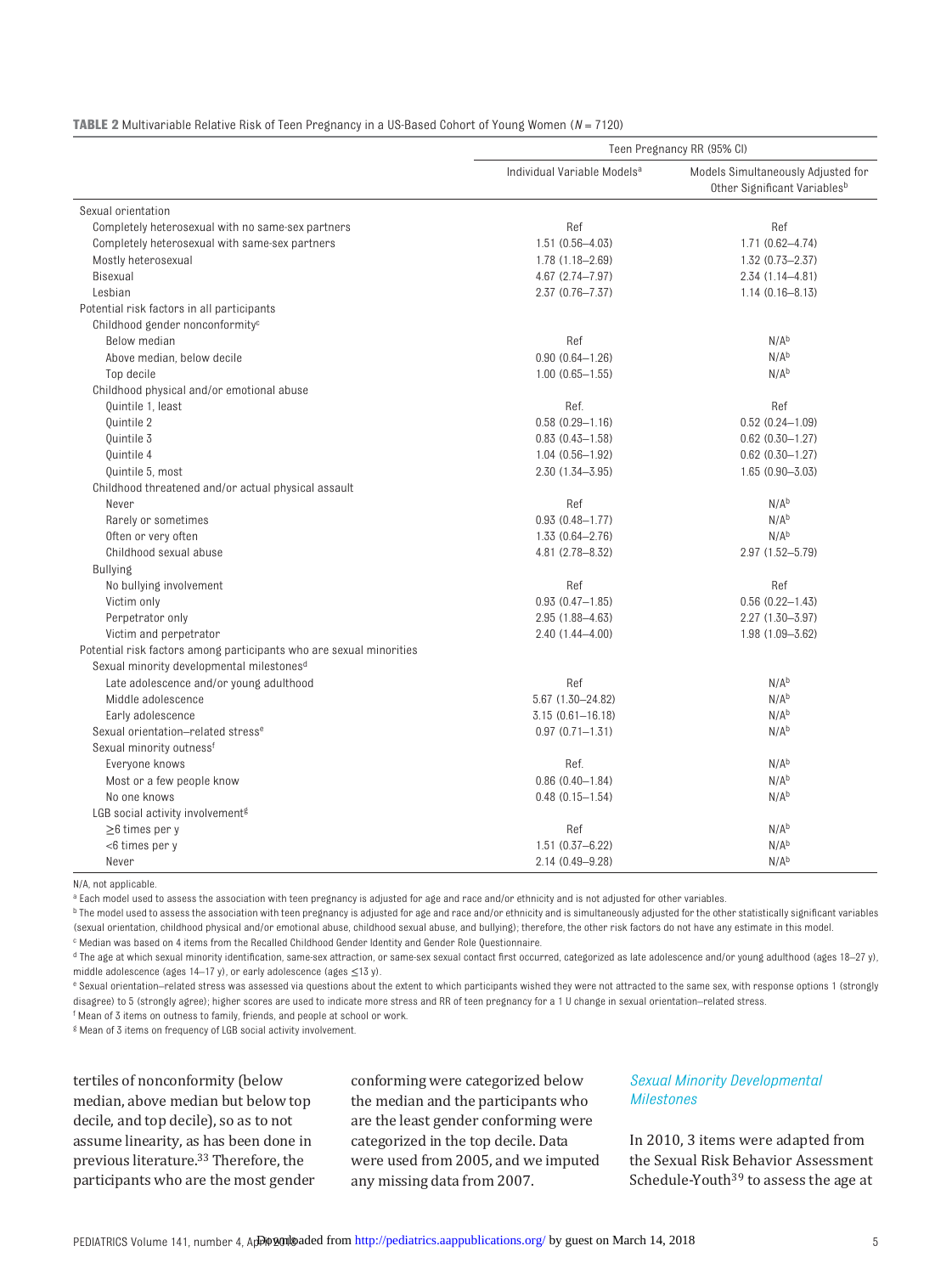**TABLE 3** Proportion of Sexual Orientation and Teen Pregnancy Association Mediated by Risk Factors in a US-Based Cohort of Young Women (*N* = 7120)

| Sexual Orientation                                                                | Proportion Mediated (P) by Risk Factors       |                        |                         |                                                                                      |
|-----------------------------------------------------------------------------------|-----------------------------------------------|------------------------|-------------------------|--------------------------------------------------------------------------------------|
|                                                                                   | Childhood Physical and/<br>or Emotional Abuse | Childhood Sexual Abuse | <b>Bullying</b>         | Childhood Physical and/or<br><b>Emotional Abuse and Sexual</b><br>Abuse and Bullying |
| Completely heterosexual with no same-sex partners<br>Sexual minority <sup>a</sup> | Ref<br>0.38(0.01)                             | Ref.<br>0.32(0.03)     | Ref<br>N/A <sup>b</sup> | Ref<br>0.45(0.02)                                                                    |

N/A, not applicable.

a Sexual minority includes completely heterosexual with same-sex partners, mostly heterosexual, bisexual, and lesbian.

**b** No mediation.

which the following milestones first occurred among participants who are sexual minorities: identifying as mostly heterosexual, bisexual, lesbian, or gay; sexual attraction to girls; and sexual contact with girls. On the basis of adolescent development and previous literature,<sup>27</sup> we categorized the youngest age of reaching sexual minority identification, same-sex attraction, or same-sex sexual contact into late adolescence and/or young adulthood (ages 18–27 years), middle adolescence (ages 14–17 years), and early adolescence (ages ≤13 years).

#### *Sexual Orientation*–*Related Stress*

Answering an item adapted from Wright and Perry's Sexual Identity Distress Scale,[40](#page-9-10) participants who are sexual minorities indicated in 2003 and 2005 on a 1 to 5 scale ("1 = strongly disagree" to "5 = strongly agree") the extent to which they wished they were not attracted to the same sex; scores from 2003 to 2005 were averaged, and higher scores were used to indicate more stress.

#### *Sexual Minority Outness*

Answering items adapted from D'Augelli et al,<sup>[41](#page-9-11)</sup> participants who are sexual minorities indicated in 2003 and 2005 their level of sexual orientation outness to family, friends, and people at school or work using a 5-option scale from "everyone knows" to "no one knows." We created a mean score of these 3 items from both years, categorized as "everyone knows," "most or a few people know," and "no one knows."

#### *LGB Social Activity Involvement*

In 2003 and 2005, 3 items adopted from Rosario et al [42](#page-9-12) were used to assess the participation in LGB social activities of a participant who is a sexual minority. Participants indicated how often they went to LGB social events, cafes, dance clubs, bars, or hung around these places; went to LGB meetings or educational events at a community center or other place; and read or watched LGB magazines, newspapers, books, Web sites, videos, or movies. A 7-level response option ranged from "2 or more times per week" to "never" with 5 other middle-response options. We used a mean score of these items from both years and categorized this as occurring ≥6 times per year, <6 times per year, or never.

It is possible that some of the proposed risk factors, including bullying victimization and perpetration, sexual orientation– related stress, and LGB social activity involvement were reported after some participants' pregnancies, so we ran sensitivity analyses excluding any individuals whose pregnancies occurred after the report of these factors; the results did not reveal meaningful change.

#### *Teen Pregnancy*

In 1999, lifetime histories of pregnancy were collected from all participants; in each subsequent questionnaire, current pregnancies have been queried. As is done in the literature, <sup>43</sup> participants who had any pregnancies occurring before age 20 years were categorized as ever having a teen pregnancy.

#### *Confounders*

Potential confounders included baseline age in years (continuous) and race and/or ethnicity (white, another race and/or ethnicity). In sensitivity analyses, we explored whether estimates significantly changed when adjusting for other covariates, such as region of residence at age 19 years (the report closest to most of the teen pregnancies), coded as West, Midwest, South, or Northeast; the results did not reveal meaningful change. Missing data on all potential cofounders were <0.01%, so we used a complete case approach.

#### **Statistical Analysis**

First, we examined the association between sexual orientation, the potential risk factors, and teen pregnancy using bivariate models. Then, we used multivariate regression from log-binomial models adjusted for potential confounders. To account for sibling clusters, we estimated the variance using generalized estimating equations with a compound symmetry working correlation matrix. To examine if each variable was a risk factor for teen pregnancy, we fit models for each individual potential risk factor, resulting in risk ratios (RRs) and 95% confidence intervals (CIs). We also fit a model simultaneously adjusting for the variables that were statistically significant risk factors. Finally, we calculated the percent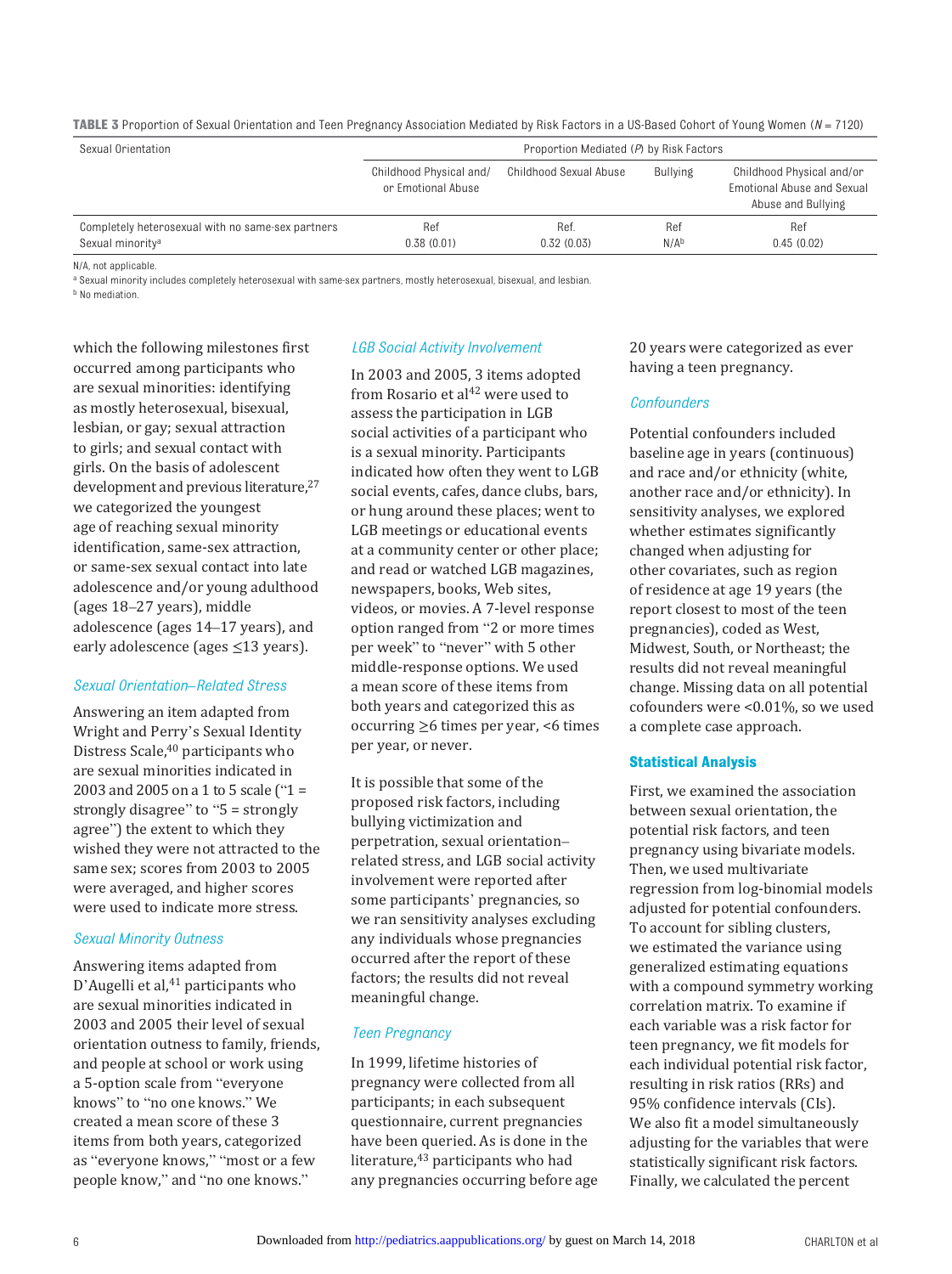of the sexual orientation and teen pregnancy association mediated by the statistically significant risk factors using the publicly available %mediate macr[o](#page-9-14)<sup>44</sup>. All analyses were conducted by using SAS version 9.3 (SAS Institute, Inc, Cary, NC).

#### **RESULTS**

Of the 7120 participants in our sample, 84% (*n* = 6003) identified as completely heterosexual with no samesex partners, 2% (*n* = 131) identified as completely heterosexual with samesex partners, 11% (*n* = 774) identified as mostly heterosexual, 2% (*n* = 150) identified as bisexual, and 1% (*n* = 62) identified as lesbian.

Compared with completely heterosexuals with no samesex partners, sexual minorities experienced more childhood maltreatment, more bullying victimization and perpetration, and greater gender nonconformity. Among participants who are sexual minorities, lesbians reached sexual minority developmental milestones at the youngest age, whereas bisexual and mostly heterosexuals reported the highest amounts of sexual orientation–related stress, being the least out about their sexual orientation, and having the least LGB social activity involvement (Table 1).

A total of 2% (*n* = 166) of participants had a teen pregnancy. Compared with completely heterosexuals with no same-sex partners, there was not a statistically significant elevated risk of a teen pregnancy for completely heterosexuals with same-sex partners (RR: 1.51; 95% CI: 0.58– 4.03), but mostly heterosexuals (RR: 1.78; 95% CI: 1.18–2.69) and lesbians (RR: 2.37; 95% CI: 0.76–7.37) had ∼2 times the risk, and bisexuals (RR: 4.67; 95% CI: 2.74–7.97) had nearly 5 times the risk (Table 2).

In individual models, childhood maltreatment and bullying victimization and perpetration were each associated with teen pregnancy. After simultaneously adjusting for the significant risk factors, the sexual orientation–related teen pregnancy disparities were attenuated (Table 2). When testing for mediation, 38% of the disparity was explained by physical and/or emotional abuse, and 32% of the disparity was explained by childhood sexual abuse. Bullying was not a statistically significant mediator. Together, childhood maltreatment and bullying explained 45% of the sexual orientation–related teen pregnancy disparity (Table 3).

In individual models of the potential risk factors unique to sexual minorities, reaching sexual minority developmental milestones earlier was associated with an increase in teen pregnancy (Table 2). Because data were available only among sexual minorities, no further mediation analyses were conducted for those risk factors.

None of the sensitivity analyses (modeling sexual orientation at age 16 years, excluding pregnancies that occurred before the proposed risk factor was assessed, and adjusting for geographic region) made any meaningful differences in the results.

#### **DISCUSSION**

Young women who are sexual minorities in this cohort, particularly bisexuals, were significantly more likely than their heterosexual peers to experience a teen pregnancy. The higher teen pregnancy prevalence among sexual minorities was partially explained by childhood maltreatment and bullying. One additional variable, the earlier age of sexual minority developmental milestones, was a significant risk factor for teen pregnancy among sexual minorities.

With these findings, we build on the existing research about sexual orientation–related teen pregnancy disparities. For example,

Saewyc et al [10](#page-8-1) examined teen pregnancy risk factors across sexual orientation groups using data from teens in British Columbia, Canada. In addition to established teen pregnancy risk factors, the authors examined factors that may be unique to sexual minorities. Compared with heterosexual peers, female participants who are sexual minorities experienced sexual initiation at an earlier age and were more likely to have been sexually abused, both of which are teen pregnancy risk factors. Our results from previous analyses support the finding of an earlier age at sexual initiation for young women who are sexual minorities, $11$  and the current study supports the sexual abuse finding.

In that same study, Saewyc et al $^{10}$  $^{10}$  $^{10}$ were also able to calculate an enacted stigma (defined as the exclusion, harassment, discrimination, and violence resulting from the disclosure or even suspicion of a sexual minority identity) composite score, including information on the following: experiencing discrimination on the basis of race, physical appearance, or sexual orientation; being excluded by others at school, being insulted or teased, or being physically assaulted; or experiencing verbal or physical sexual harassment. Compared with participants who are sexual minorities without teen pregnancies, participants with teen pregnancies reported more sexual orientation–based discrimination and a higher enacted stigma score. In the current study, we did not have available data on sexual orientation–related discrimination to make such a comparison. However, the higher prevalence of childhood maltreatment and bullying in our participants who are sexual minorities relative to heterosexuals may, in part, stem from sexual orientation–related discrimination.

In another study that was based on data from Canadian teens and health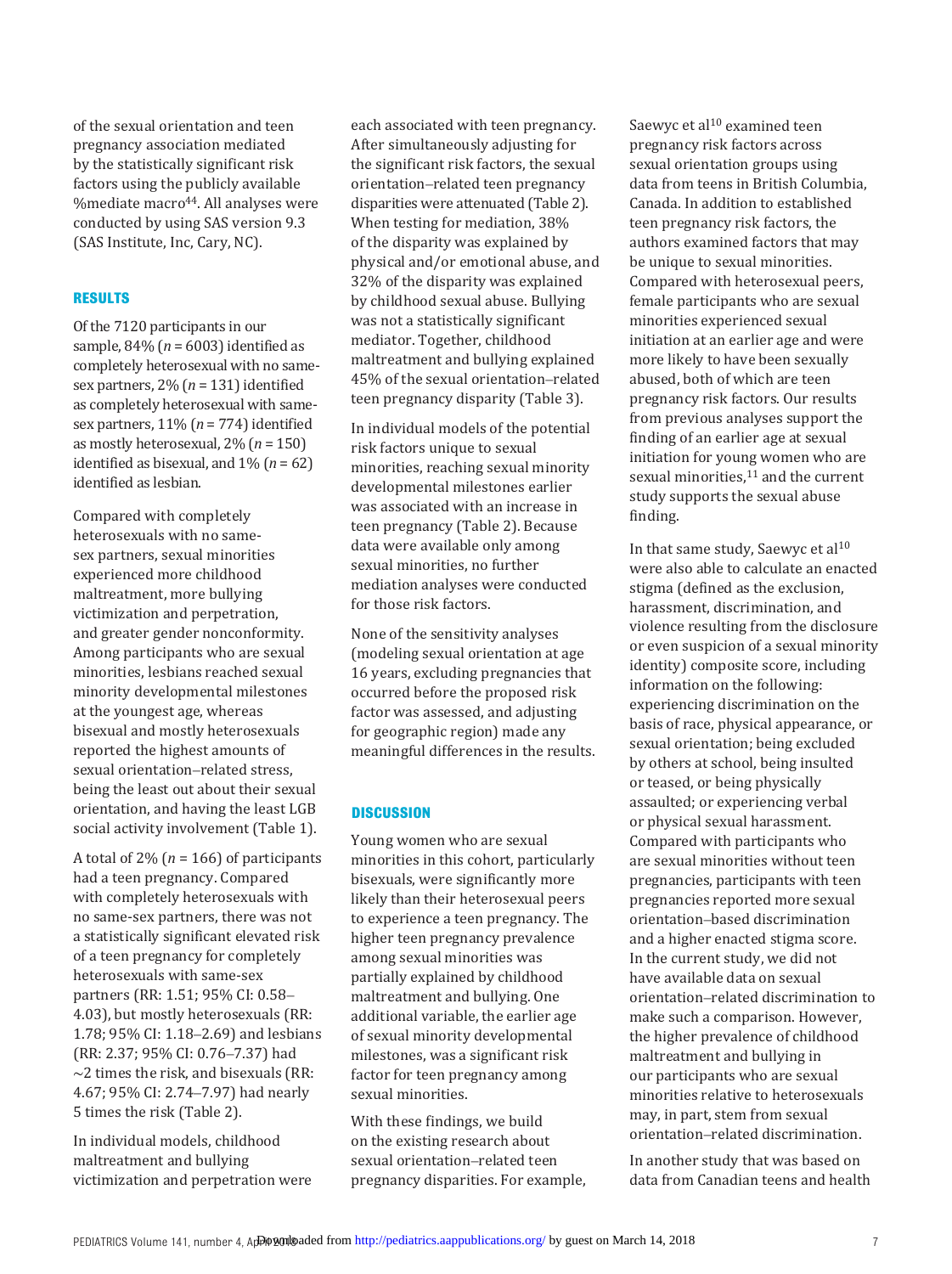care providers, Travers et al [12](#page-8-3) used qualitative data to examine teen pregnancy risk factors. The focus groups discussed several potential risk factors, many of which stemmed from heterosexism. For example, male and female participants spoke about a lack of sexual health information directed toward sexual minorities, including limited knowledge about their risk of having or being involved in a teen pregnancy. Participants also mentioned teens who are sexual minorities feeling a desire to prove their heterosexuality or hide their sexual minority status or even conform to heterosexual norms through sexual activity with a different gender or sex.

Goldberg et al [13](#page-8-4) used the US-based National Longitudinal Study of Adolescent to Adult Health data to examine how certain established teen pregnancy risk factors attenuate sexual orientation disparities. As in the current study, sexual orientation– related teen pregnancy disparities in that cohort were partially attenuated by factors such as a history of childhood sexual abuse.

The current study does have some limitations. GUTS data were not available on sexual orientation–based discrimination or on the measures needed to create an enacted stigma score. However, we examined novel

factors that had yet to be explored, including gender nonconformity, sexual minority developmental milestones, sexual orientation– related stress, sexual minority outness, and LGB social activity involvement. Whereas bullying has been a focus in previous research, we were able to look at this with more nuance by examining not only bullying victimization but also bullying perpetration, which proved to be a strong teen pregnancy risk factor in this sample. Similarly, childhood maltreatment has been the focus in previous research, but our data allowed us to examine differences in the type of abuse.

The GUTS participants were children of Nurses' Health Study 2 participants, so results from this sample may not generalize to other populations; this cohort is predominantly of white race and/or ethnicity, their mothers are all nurses, and the majority of participants' annual household incomes during their childhood was ≥\$75000. Teen pregnancy is a relatively rare outcome in this sample, which limits the statistical power. It is possible that we lacked the data to detect small- to moderate-sized associations for some of the proposed risk factors; future researchers should test these factors with an even larger sample size. Data on teen pregnancy risk factors were available for young

women only, so future researchers should explore teen pregnancy involvement among young men who are sexual minorities as well.

#### **CONCLUSIONS**

Teen pregnancy prevention efforts should focus on risk factors such as childhood maltreatment and bullying among young people of all sexual orientations. These risk factors are more common among young women who are sexual minorities compared with heterosexual peers; therefore, this focus can help to reduce the existing sexual orientation–related teen pregnancy disparity. Future researchers should explore how these risk factors and others that are unique to sexual minorities (eg, reaching sexual minority developmental milestones earlier) may be linked to sexual orientation– based discrimination and stigma; such data can inform teen pregnancy prevention efforts.

#### **ABBREVIATIONS**

CI: confidence interval GUTS: Growing Up Today Study LGB: lesbian, gay, and bisexual Ref: reference group RR: risk ratio

Reproductive Investigation Scientific Meeting; March 25–28, 2015; San Francisco, California; and the Society for Adolescent Health and Medicine Annual Meeting; March 18–21, 2015; Los Angeles, California.

**DOI:**<https://doi.org/10.1542/peds.2017-2278>

Accepted for publication Dec 27, 2017

Address correspondence to Brittany M. Charlton, ScD, Division of Adolescent and Young Adult Medicine, Boston Children's Hospital, 300 Longwood Ave, Boston, MA 02115. E-mail: [bcharlton@mail.harvard.edu](mailto:)

PEDIATRICS (ISSN Numbers: Print, 0031-4005; Online, 1098-4275).

Copyright © 2018 by the American Academy of Pediatrics

**FINANCIAL DISCLOSURE:** The authors have indicated they have no financial relationships relevant to this article to disclose.

**FUNDING:** Dr Charlton was supported by grant F32HD084000, Dr Katz-Wise by grant K99HD082340, Drs Rosario and Austin by grant R01HD057368, and Dr Austin by grant R01HD066963 from the *Eunice Kennedy Shriver* National Institute of Child Health and Human Development. Dr Calzo was supported by grant K01DA034753 from the National Institute on Drug Abuse. Additional funds were provided to Dr Charlton by the Society of Family Planning through an Interdisciplinary Innovation grant and the American Cancer Society through grant MRSG CPHPS 130006. Funded by the National Institutes of Health (NIH).

**POTENTIAL CONFLICT OF INTEREST:** The authors have indicated they have no potential conflicts of interest to disclose.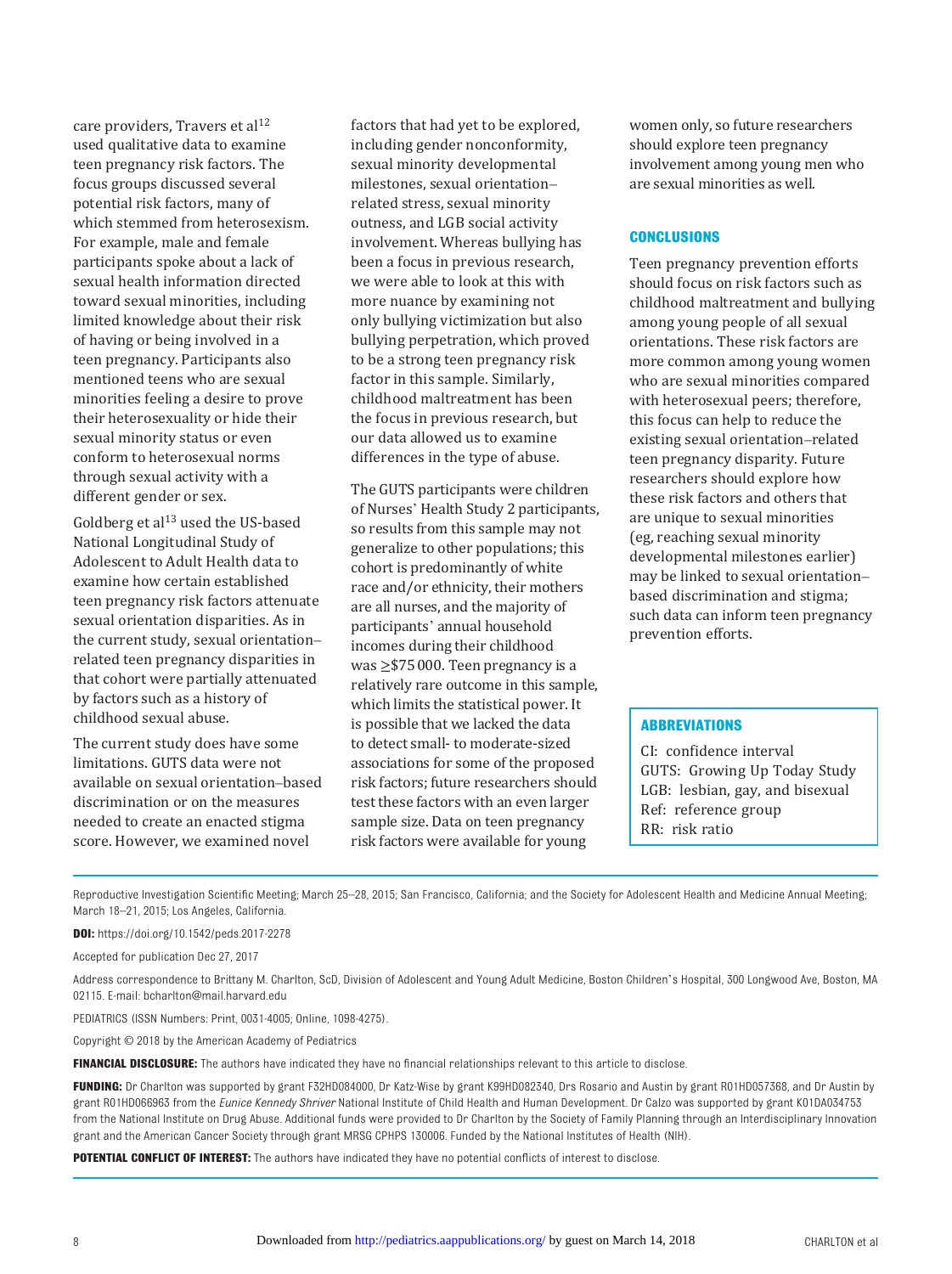#### **REFERENCES**

- <span id="page-8-0"></span>1. Flicker S, Flynn S, Larkin J, et al. *Sexpress: The Toronto Teen Survey Report*. Toronto, ON: Planned Parenthood Toronto; 2009
- 2. Hartnett CS, Lindley LL, Walsemann KM. Congruence across sexual orientation dimensions and risk for unintended pregnancy among adult US women. *Womens Health Issues*. 2017;27(2): 145–151.e2
- 3. Riskind RG, Tornello SL, Younger BC, Patterson CJ. Sexual identity, partner gender, and sexual health among adolescent girls in the United States. *Am J Public Health*. 2014;104(10):1957–1963
- 4. Blake SM, Ledsky R, Lehman T, Goodenow C, Sawyer R, Hack T. Preventing sexual risk behaviors among gay, lesbian, and bisexual adolescents: the benefits of gaysensitive HIV instruction in schools. *Am J Public Health*. 2001;91(6):940–946
- 5. Case P, Austin SB, Hunter DJ, et al. Sexual orientation, health risk factors, and physical functioning in the Nurses' Health Study II. *J Womens Health (Larchmt)*. 2004;13(9):1033–1047
- 6. Charlton BM, Corliss HL, Missmer SA, Rosario M, Spiegelman D, Austin SB. Sexual orientation differences in teen pregnancy and hormonal contraceptive use: an examination across 2 generations. *Am J Obstet Gynecol*. 2013;209(3):204.e1–e8
- 7. Goodenow C, Szalacha LA, Robin LE, Westheimer K. Dimensions of sexual orientation and HIV-related risk among adolescent females: evidence from a statewide survey. *Am J Public Health*. 2008;98(6):1051–1058
- 8. Lindley LL, Walsemann KM. Sexual orientation and risk of pregnancy among New York City high-school students. *Am J Public Health*. 2015;105(7):1379–1386
- 9. Saewyc EM, Bearinger LH, Blum RW, Resnick MD. Sexual intercourse, abuse and pregnancy among adolescent women: does sexual orientation make a difference? *Fam Plann Perspect*. 1999;31(3):127–131
- <span id="page-8-1"></span>10. Saewyc EM, Poon CS, Homma Y, Skay CL. Stigma management? The links between enacted stigma and

teen pregnancy trends among gay, lesbian, and bisexual students in British Columbia. *Can J Hum Sex*. 2008;17(3):123–139

- <span id="page-8-2"></span>11. Charlton BM, Corliss HL, Missmer SA, et al. Reproductive health screening disparities and sexual orientation in a cohort study of US adolescent and young adult females. *J Adolesc Health*. 2011;49(5):505–510
- <span id="page-8-3"></span>12. Travers R, Newton H, Munro L. "Because it was expected": heterosexism as a determinant of pregnancy among sexually diverse youth. *Can J Commun Ment Health*. 2011;30(2):65–79
- <span id="page-8-4"></span>13. Goldberg SK, Reese BM, Halpern CT. Teen pregnancy among sexual minority women: results from the National Longitudinal Study of adolescent to adult health. *J Adolesc Health*. 2016;59(4):429–437
- <span id="page-8-5"></span>14. Noll JG, Shenk CE. Teen birth rates in sexually abused and neglected females. *Pediatrics*. 2013;131(4). Available at: [www.pediatrics.org/cgi/](www.pediatrics.org/cgi/content/full/131/4/e1181) [content/full/131/4/e1181](www.pediatrics.org/cgi/content/full/131/4/e1181)
- <span id="page-8-6"></span>15. Saewyc EM, Taylor D, Homma Y, Ogilvie G. Trends in sexual health and risk behaviours among adolescent students in British Columbia. *Can J Hum Sex*. 2008;17(1–2):1–13
- <span id="page-8-7"></span>16. Saewyc EM, Skay CL, Pettingell SL, et al. Hazards of stigma: the sexual and physical abuse of gay, lesbian, and bisexual adolescents in the United States and Canada. *Child Welfare*. 2006;85(2):195–213
- <span id="page-8-8"></span>17. Corliss HL, Cochran SD, Mays VM. Reports of parental maltreatment during childhood in a United States population-based survey of homosexual, bisexual, and heterosexual adults. *Child Abuse Negl*. 2002;26(11):1165–1178
- <span id="page-8-9"></span>18. Lehti V, Sourander A, Klomek A, et al. Childhood bullying as a predictor for becoming a teenage mother in Finland. *Eur Child Adolesc Psychiatry*. 2011;20(1):49–55
- <span id="page-8-10"></span>19. Hawker DS, Boulton MJ. Twenty years' research on peer victimization and psychosocial maladjustment: a metaanalytic review of cross-sectional studies. *J Child Psychol Psychiatry*. 2000;41(4):441–455
- <span id="page-8-11"></span>20. Arseneault L, Walsh E, Trzesniewski K, Newcombe R, Caspi A, Moffitt TE. Bullying victimization uniquely contributes to adjustment problems in young children: a nationally representative cohort study. *Pediatrics*. 2006;118(1):130–138
- <span id="page-8-12"></span>21. Egan SK, Perry DG. Does low selfregard invite victimization? *Dev Psychol*. 1998;34(2):299–309
- <span id="page-8-13"></span>22. Berlan ED, Corliss HL, Field AE, Goodman E, Austin SB. Sexual orientation and bullying among adolescents in the growing up today study. *J Adolesc Health*. 2010;46(4):366–371
- <span id="page-8-14"></span>23. Schneider SK, O'Donnell L, Stueve A, Coulter RW. Cyberbullying, school bullying, and psychological distress: a regional census of high school students. *Am J Public Health*. 2012;102(1):171–177
- <span id="page-8-15"></span>24. Hill JP, Lynch ME. The intensification of gender-related role expectations during early adolescence. In: Brooks-Gunn J, Petersen AC, eds. *Girls at Puberty*. Boston, MA: Springer; 1983:201–228
- <span id="page-8-16"></span>25. Meyer IH. Prejudice, social stress, and mental health in lesbian, gay, and bisexual populations: conceptual issues and research evidence. *Psychol Bull*. 2003;129(5):674–697
- <span id="page-8-17"></span>26. Corliss HL, Cochran SD, Mays VM, Greenland S, Seeman TE. Age of minority sexual orientation development and risk of childhood maltreatment and suicide attempts in women. *Am J Orthopsychiatry*. 2009;79(4):511–521
- <span id="page-8-20"></span>27. Katz-Wise SL, Rosario M, Calzo JP, Scherer EA, Sarda V, Austin SB. Associations of timing of sexual orientation developmental milestones and other sexual minority stressors with internalizing mental health symptoms among sexual minority young adults. *Arch Sex Behav*. 2017;46(5):1441–1452
- <span id="page-8-18"></span>28. Parks CA, Hughes TL. Age differences in lesbian identity development and drinking. *Subst Use Misuse*. 2007;42(2–3):361–380
- <span id="page-8-19"></span>29. Jordan KM, Deluty RH. Coming out for lesbian women: its relation to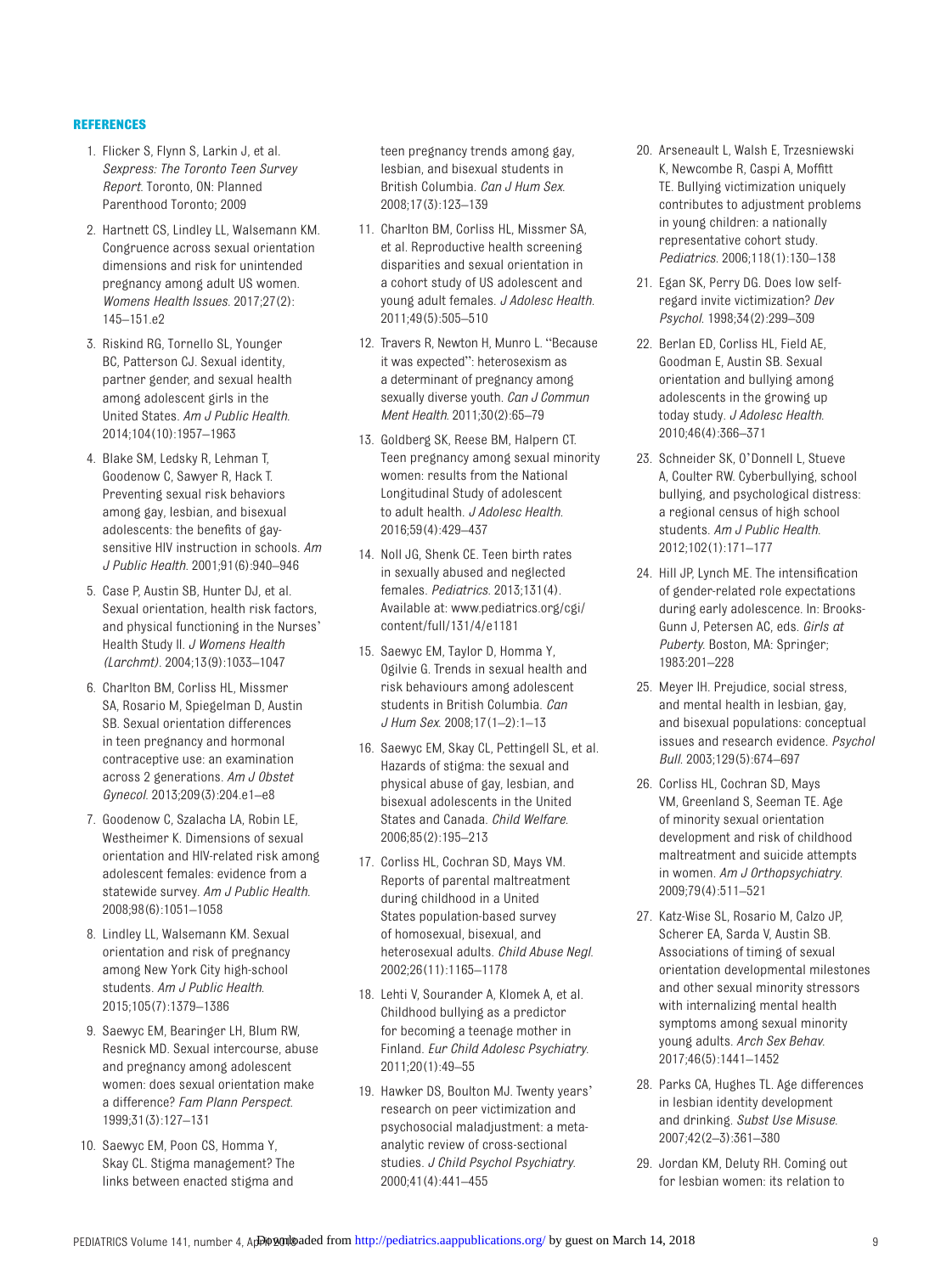anxiety, positive affectivity, self-esteem, and social support. *J Homosex*. 1998;35(2):41–63

- <span id="page-9-0"></span>30. Kertzner RM, Meyer IH, Frost DM, Stirratt MJ. Social and psychological well-being in lesbians, gay men, and bisexuals: the effects of race, gender, age, and sexual identity. *Am J Orthopsychiatry*. 2009;79(4):500–510
- <span id="page-9-1"></span>31. Remafedi G, Resnick M, Blum R, Harris L. Demography of sexual orientation in adolescents. *Pediatrics*. 1992;89(4, pt 2):714–721
- <span id="page-9-2"></span>32. Bernstein DP, Stein JA, Newcomb MD, et al. Development and validation of a brief screening version of the Childhood Trauma Questionnaire. *Child Abuse Negl*. 2003;27(2):169–190
- <span id="page-9-3"></span>33. Roberts AL, Rosario M, Corliss HL, Koenen KC, Austin SB. Elevated risk of posttraumatic stress in sexual minority youths: mediation by childhood abuse and gender nonconformity. *Am J Public Health*. 2012;102(8):1587–1593
- <span id="page-9-4"></span>34. Straus MA, Hamby SL, Boney-McCoy S, Sugarman DB. The revised Conflict Tactics Scales (CTS2): development

and preliminary psychometric data. *J Fam Issues*. 1996;17(3):283–316

- <span id="page-9-5"></span>35. Moore D, Gallup G, Schussel R. *Disciplining Children in America: A Gallup Poll Report*. Princeton, NJ: The Gallup Organization; 1995
- <span id="page-9-6"></span>36. Koss MP, Gidycz CA. Sexual experiences survey: reliability and validity. *J Consult Clin Psychol*. 1985;53(3):422–423
- <span id="page-9-7"></span>37. Due P, Holstein BE, Lynch J, et al; Health Behaviour in School-Aged Children Bullying Working Group. Bullying and symptoms among school-aged children: international comparative cross sectional study in 28 countries. *Eur J Public Health*. 2005;15(2):128–132
- <span id="page-9-8"></span>38. Zucker KJ, Mitchell JN, Bradley SJ, Tkachuk J, Cantor JM, Allin SM. The recalled childhood gender identity/gender role questionnaire: psychometric properties. *Sex Roles*. 2006;54(7–8):469–483
- <span id="page-9-9"></span>39. Meyer-Bahlburg HFL, Exner TA, Exner TM, Gruen RS. *Sexual Risk Behavior Assessment Schedule-Youth*. New York, NY: New York State Psychiatric Institute; 1994
- <span id="page-9-10"></span>40. Wright ER, Perry BL. Sexual identity distress, social support, and the health of gay, lesbian, and bisexual youth. *J Homosex*. 2006;51(1):81–110
- <span id="page-9-11"></span>41. D'Augelli AR, Hershberger SL, Pilkington NW. Lesbian, gay, and bisexual youth and their families: disclosure of sexual orientation and its consequences. *Am J Orthopsychiatry*. 1998;68(3):361–371; discussion 372–375
- <span id="page-9-12"></span>42. Rosario M, Hunter J, Maguen S, Gwadz M, Smith R. The coming-out process and its adaptational and health-related associations among gay, lesbian, and bisexual youths: stipulation and exploration of a model. *Am J Community Psychol*. 2001;29(1):133–160
- <span id="page-9-13"></span>43. Romero L, Pazol K, Warner L, et al. Reduced disparities in birth rates among teens aged 15–19 years–United States, 2006–2007 and 2013–2014. *MMWR Morb Mortal Wkly Rep*. 2016;65(16):409–414
- <span id="page-9-14"></span>44. Hertzmark E, Pazaris M, Spiegelman D. %mediate [computer program]. 2009. Available at: [https://www.hsph.harvard.](https://www.hsph.harvard.edu/donna-spiegelman/software/mediate/) [edu/donna-spiegelman/software/](https://www.hsph.harvard.edu/donna-spiegelman/software/mediate/) [mediate/](https://www.hsph.harvard.edu/donna-spiegelman/software/mediate/)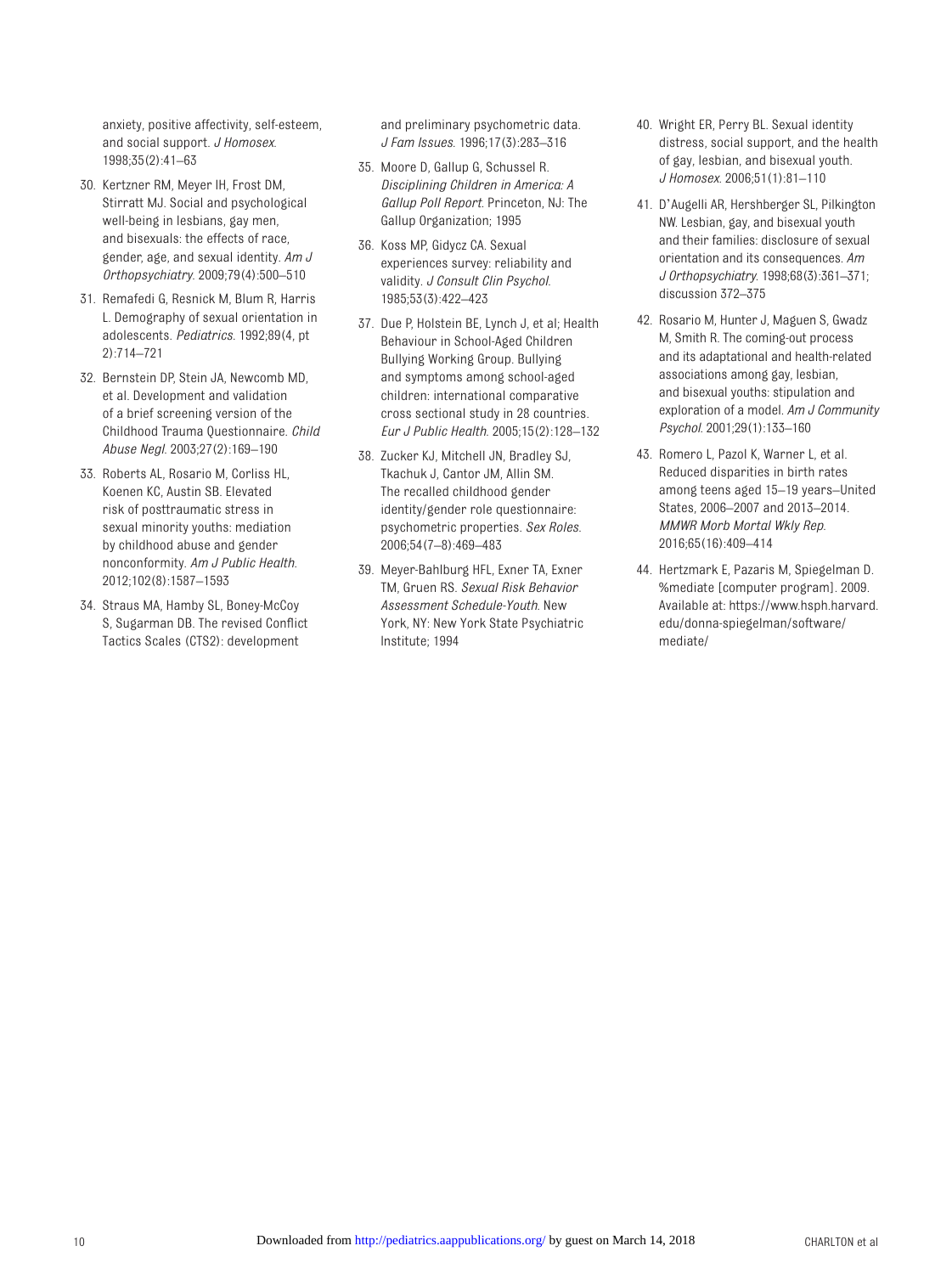### **Orientations Teen Pregnancy Risk Factors Among Young Women of Diverse Sexual**

*Pediatrics* originally published online March 12, 2018; P. Calzo, Donna Spiegelman and S. Bryn Austin Brittany M. Charlton, Andrea L. Roberts, Margaret Rosario, Sabra L. Katz-Wise, Jerel

| <b>Updated Information &amp;</b><br><b>Services</b> | including high resolution figures, can be found at:<br>http://pediatrics.aappublications.org/content/early/2018/03/08/peds.2<br>017-2278                                                                                                                                                                                                                                                                                                                            |
|-----------------------------------------------------|---------------------------------------------------------------------------------------------------------------------------------------------------------------------------------------------------------------------------------------------------------------------------------------------------------------------------------------------------------------------------------------------------------------------------------------------------------------------|
| <b>References</b>                                   | This article cites 39 articles, 3 of which you can access for free at:<br>http://pediatrics.aappublications.org/content/early/2018/03/08/peds.2<br>$017 - 2278$ .full#ref-list-1                                                                                                                                                                                                                                                                                    |
| <b>Subspecialty Collections</b>                     | This article, along with others on similar topics, appears in the<br>following collection(s):<br><b>Adolescent Health/Medicine</b><br>http://classic.pediatrics.aappublications.org/cgi/collection/adolescent<br>health: medicine sub<br><b>Teen Pregnancy</b><br>http://classic.pediatrics.aappublications.org/cgi/collection/teen_pregn<br>ancy_sub<br><b>Public Health</b><br>http://classic.pediatrics.aappublications.org/cgi/collection/public_hea<br>lth_sub |
| Permissions & Licensing                             | Information about reproducing this article in parts (figures, tables) or<br>in its entirety can be found online at:<br>https://shop.aap.org/licensing-permissions/                                                                                                                                                                                                                                                                                                  |
| <b>Reprints</b>                                     | Information about ordering reprints can be found online:<br>http://classic.pediatrics.aappublications.org/content/reprints                                                                                                                                                                                                                                                                                                                                          |

. 60007. Copyright © 2018 by the American Academy of Pediatrics. All rights reserved. Print ISSN: American Academy of Pediatrics, 141 Northwest Point Boulevard, Elk Grove Village, Illinois, has been published continuously since . Pediatrics is owned, published, and trademarked by the Pediatrics is the official journal of the American Academy of Pediatrics. A monthly publication, it



Downloaded from<http://pediatrics.aappublications.org/>by guest on March 14, 2018